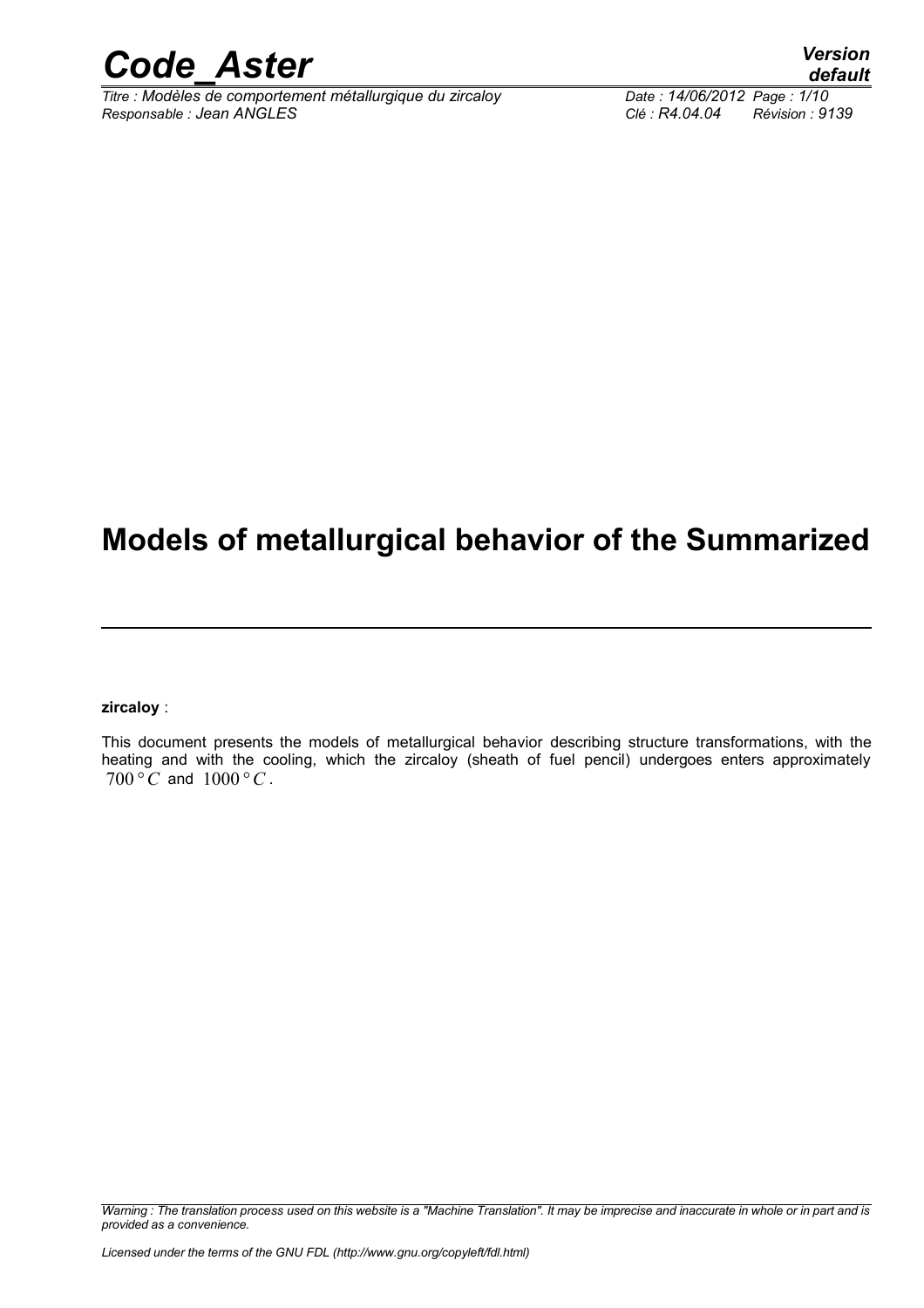*Titre : Modèles de comportement métallurgique du zircaloy Date : 14/06/2012 Page : 2/10 Responsable : Jean ANGLES Clé : R4.04.04 Révision : 9139*

## **Contents**

| 2.4 Conditions of use of the metallurgical model for unspecified transients of température5 |
|---------------------------------------------------------------------------------------------|
|                                                                                             |
|                                                                                             |
|                                                                                             |
|                                                                                             |
|                                                                                             |
|                                                                                             |
|                                                                                             |
|                                                                                             |
|                                                                                             |
|                                                                                             |

*Warning : The translation process used on this website is a "Machine Translation". It may be imprecise and inaccurate in whole or in part and is provided as a convenience.*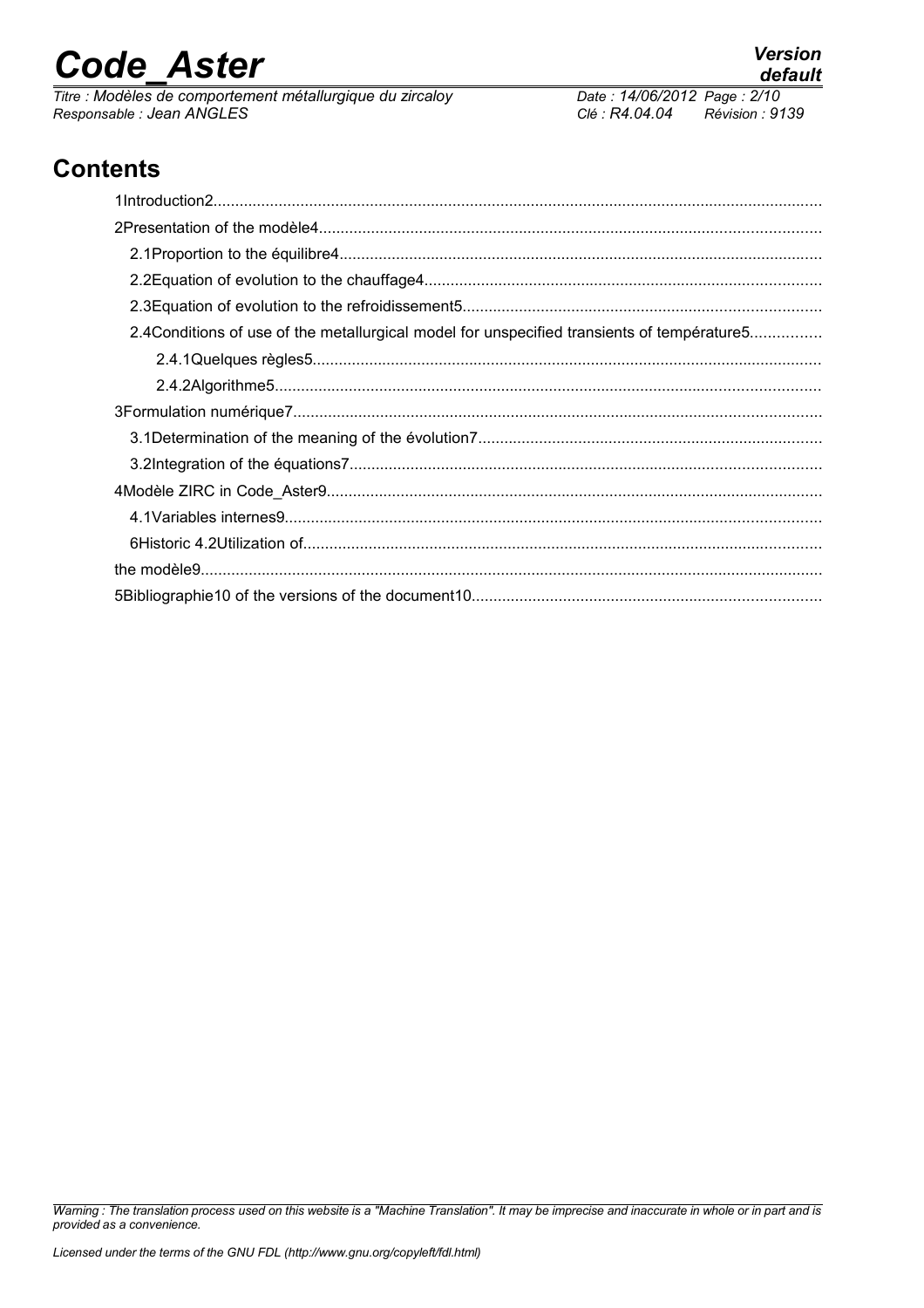*Titre : Modèles de comportement métallurgique du zircaloy Date : 14/06/2012 Page : 3/10 Responsable : Jean ANGLES Clé : R4.04.04 Révision : 9139*

## **1 Introduction**

the sheaths of fuels of the nuclear engines to pressurized water consists of zirconium alloy. These alloys undergo metallurgical transformations enters  $700\,^{\circ}$  C and  $1000\,^{\circ}$ C, where they pass from a phase of compact hexagonal structure to a cubic structure phase. In certain cases of analysis the such scenarios of accident of heart per primary education loss of cooling agent (APRP), the sheath reaches temperatures of the order 1000*° C* and undergoes metallurgical transformations then. To analyze the structural mechanics behavior of the sheath in these situations, it is necessary to take into account the influence of the metallurgy on the mechanics (modification of the mechanical characteristics). This document relates to the modelization of structure transformations of Zircaloy to the heating and cooling and this, with a scale which, while remaining "reasonable" for the metallurgist, is easily usable by the mechanic.

Metallurgy computations in *Code\_Aster* are done with the operator dedicated CALC\_META, in "post processing" of a thermal computation of evolution. The choice of the model is done with the key word RELATION = "ZIRC" under COMP\_INCR. This kind of modelization is realizable within *the Code\_Aster* for all the elements (PLANE, AXIS, 3D) of the PHENOMENE "THERMAL". For the definition of the metallurgical behavior of Zircaloy the information of the key word factor META ZIRC under command DEFI\_MATERIAU [U4.43.01] is necessary. Lastly, the definition of the initial metallurgical state is realizable using command CREA\_CHAMP, under the key word factor ETAT\_INIT of operator CALC\_META.

The models established in *Code\_Aster* to model the metallurgical transformations of Zircaloy are models developed by the French atomic energy agency. These models were identified on the basis of test of dilatometry and calorimetry for alloys of sheaths (standard and new).

For the structural mechanics behavior with effect of structure transformations, one has the choice between several models:

- That is to say the same behavior models mechanics developed initially for the steel of tank 16MND5. They are all the relations declared in operator STAT NON LINE under key word COMP INCR of type META XX XX. These are models elastoplastic or elastoviscoplastic, isotropic hardening (linear or not linear) or kinematics, taken into account or not of the phenomena of plasticity of transformation and restoration of metallurgical hardening of origin (cf R4.04.02 and R4.04.03).
- That is to say the model specific to Zircaloy. It is about a model élastovisqueux without threshold and anisotropic (matrix of Hill). The key word under COMP INCR is META LEMA ANI (cf R4.04.05).

*Warning : The translation process used on this website is a "Machine Translation". It may be imprecise and inaccurate in whole or in part and is provided as a convenience.*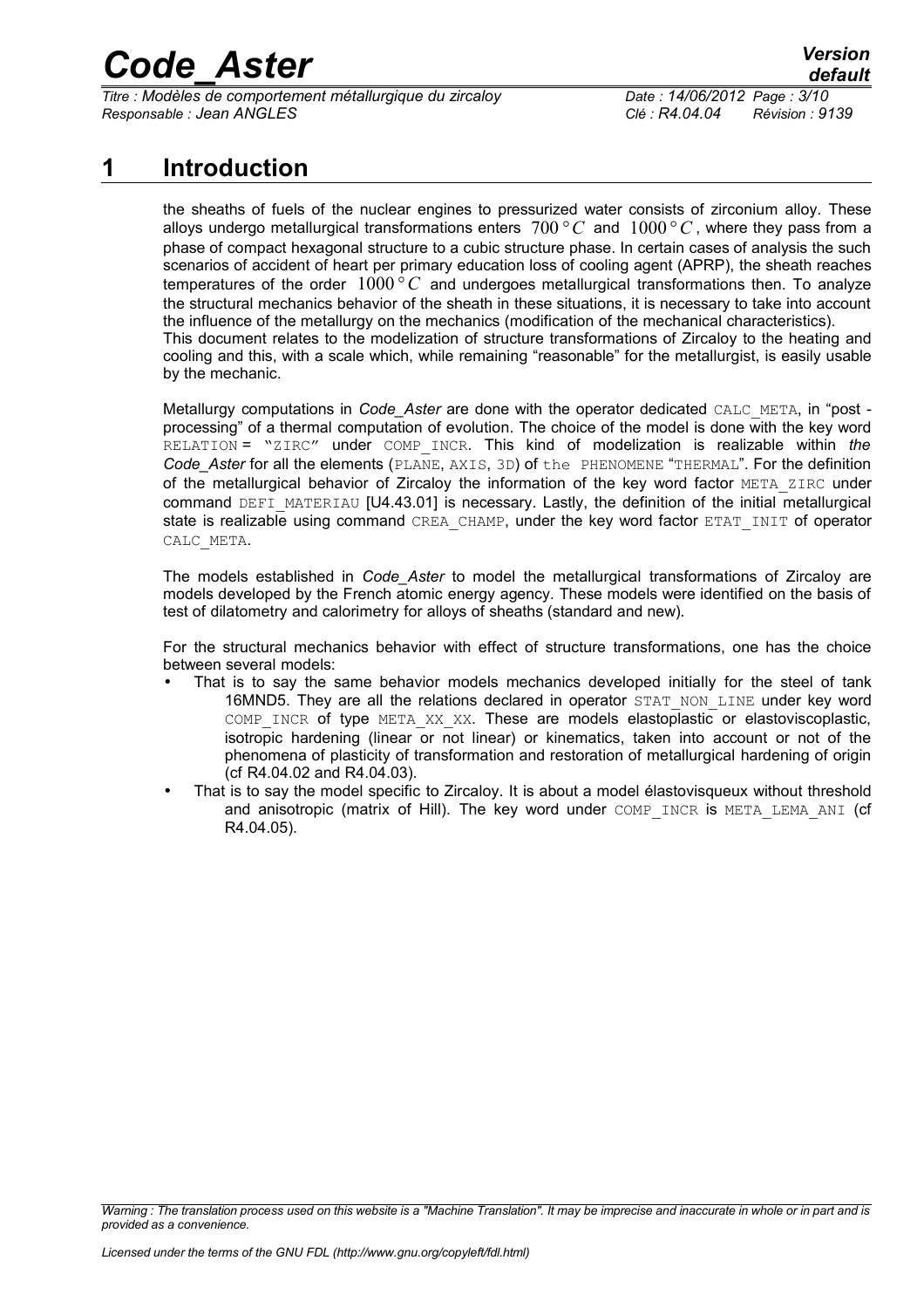*Titre : Modèles de comportement métallurgique du zircaloy Date : 14/06/2012 Page : 4/10 Responsable : Jean ANGLES Clé : R4.04.04 Révision : 9139*

## **2 Presentation of the model**

## **2.1 Proportion to the equilibrium**

Zircaloy about has a compact hexagonal structure called  $\alpha$  phase, stable until temperatures  $700\degree C$ . Beyond approximately  $700\degree C$  starts an allotropic transformation towards a cubic phase  $\beta$ , and which is complete around 975*°C* .

The proportion of the phase  $Z_\beta^{\text{eq}}$  to the equilibrium is given by the equation, of type Johnson-Mehl-Avrami, following:

$$
\begin{cases}\nZ_{\beta}^{\text{eq}} = 0 & \text{pour } T \le T_d^{eq} \\
Z_{\beta}^{\text{eq}} = 1 - \exp\left\{-\left[K(T - T_d^{eq})\right]^n\right\} & \text{pour } T_d^{eq} \le T \le T_f^{eq} \\
Z_{\beta}^{\text{eq}} = 1 & \text{ pour } T > T_f^{eq}\n\end{cases}
$$
éq 2.1-1

where  $T^{eq}_{d}$  is the initial temperature of transformation  $\alpha \Leftrightarrow \beta$  to the equilibrium,  $T^{eq}_{f}$  the temperature of end of transformation to the equilibrium, *T* the temperature and *K n* two materials parameters.

In an equivalent way, by reversing equation 2.1, one obtains the equivalent temperature  $T^{eq}$ according to the proportion  $Z_{\beta}$  of phase  $\beta$ .

$$
\begin{cases}\nT^{eq} = T_d^{eq} + \frac{1}{K} \left[ \log \left( \frac{1}{1 - Z_{\beta}} \right) \right]^{1/n} & \text{pour } 0 \le Z_{\beta} \le 0.99 \\
T^{eq} = T_f^{eq} & \text{pour } 0.99 \le Z_{\beta} \le 1\n\end{cases}
$$
 éq. 2.1-2

the temperature of end of transformation to the equilibrium  $T_f^{eq}$  is selected such as corresponding with 0.99 of transformed  $\beta$  phase, that is to say

$$
T_f^{eq} = T_d^{eq} + \frac{1}{K} \left[ \log \left( \frac{1}{1 - 0.99} \right) \right]^{1/n}
$$

## **2.2 Equation of evolution to the heating**

the transformation with the heating is the transformation  $\alpha \Rightarrow \beta$ .

• The initial temperature of transformation of phases Tc to the heating depends on the velocity of temperature to the heating and is given by the equation:

$$
Tc = T_1^c (V_{ch})^{T_2^c}
$$
 avec  $V_{ch}$  = vitesse au chaque de  $C/s$  et  $Tc \ge T_d^{eq}$  éq. 2.2-1

*Warning : The translation process used on this website is a "Machine Translation". It may be imprecise and inaccurate in whole or in part and is provided as a convenience.*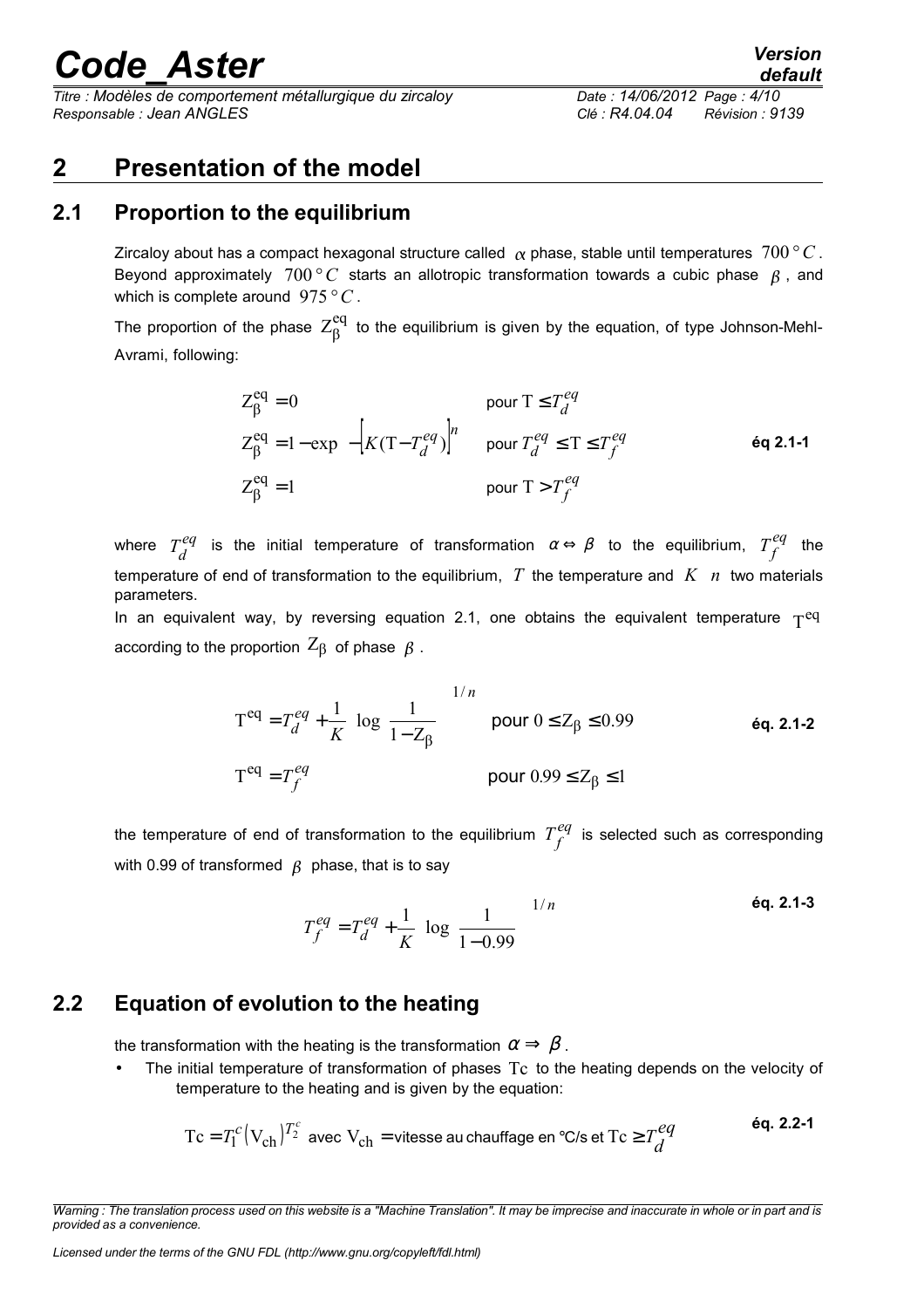The model of evolution of the phase  $\beta$  to the heating is given by the differential equation (models of Holt) following:

$$
\text{Pour } T > Tc \ge T_d^{eq} \qquad \frac{dZ_{\beta}}{dt} = A_c \exp\left(-\frac{E}{RT}\right) \left|T - T_{eq}(Z_{\beta})\right|^{M} \tag{6q. 2.2-2}
$$

 $T_{eq}(Z_B)$  is the temperature of equilibrium corresponding to the instantaneous proportion  $Z_B$  of phase  $\beta$  and data by equation 2.1-2

*M R*  $T_1^c$ ,  $T_2^c$ ,  $A_c$ ,  $\frac{E}{R}$  et  $M$  is materials parameters.

### **2.3 Equation of evolution to cooling**

the transformation with cooling is the transformation  $\beta \Rightarrow \alpha$ .

The initial temperature of transformation of phases  $Tr$  to cooling depends on the velocity of temperature to cooling and is given by the equation:

$$
\text{Tr} = T_1^{\ \! r} + T_2^{\ \! r} \ln V_{\text{ref}} \text{ avec } V_{\text{ref}} = \text{vitesse de refroidissement en } ^\circ \text{C/s et } \text{Tr} \le T_f^{eq} \qquad \qquad \text{\'eq. 2.3-1}
$$

The model of evolution of the phase  $\beta$  to cooling is given by the following differential equation:

$$
\text{Pour } T < \text{Tr} \le T_f^{eq} \quad \frac{\text{d}Z_{\beta}}{\text{dt}} = -\left|T - T_{eq}\right| \exp\left(A_r + B_r \cdot \left|T - T_{eq}\right|\right) \cdot Z_{\beta} \cdot (1 - Z_{\beta}) \tag{6q. 2.3-2}
$$

 $_r$  et  $\mathcal{B}_r$  $T_1^r$ ,  $T_2^r$ ,  $A_r$  et  $B_r$  are materials parameters.

### **2.4 Conditions of use of the metallurgical model for unspecified transients of temperature**

### **2.4.1 Some rules**

- At the time as of computations, if the proportion of phase  $\beta$  is higher strict than 0.99, one rounds with one.
- For a velocity with the heating lower than 0.1°C/s, one uses  $Tc = T_d^{eq}$ .
- If  $0. \leq Z_{\beta} \leq 0.99$ , one must observe the following rule:
	- If  $T > T_{eq} \Leftrightarrow Z_\beta < Z_\beta^{eq}$ , one applies the model to the heating (even if the velocity of temperature is negative)
	- If  $T < T_{eq} \Leftrightarrow Z_{\beta} > Z_{\beta}^{eq}$ , one the model applies to cooling (even if the velocity of temperature is positive)

### **2.4.2 Algorithm**

One considers an unspecified transient of temperature  $T(t)$ .

*Note: to compute: the initial temperatures of transformation to the heating T<sub>C</sub> and cooling* 

Tr *, it is necessary to calculate the cooling and heating rates, respectively (éq. 2.2-1 and Warning : The translation process used on this website is a "Machine Translation". It may be imprecise and inaccurate in whole or in part and is provided as a convenience.*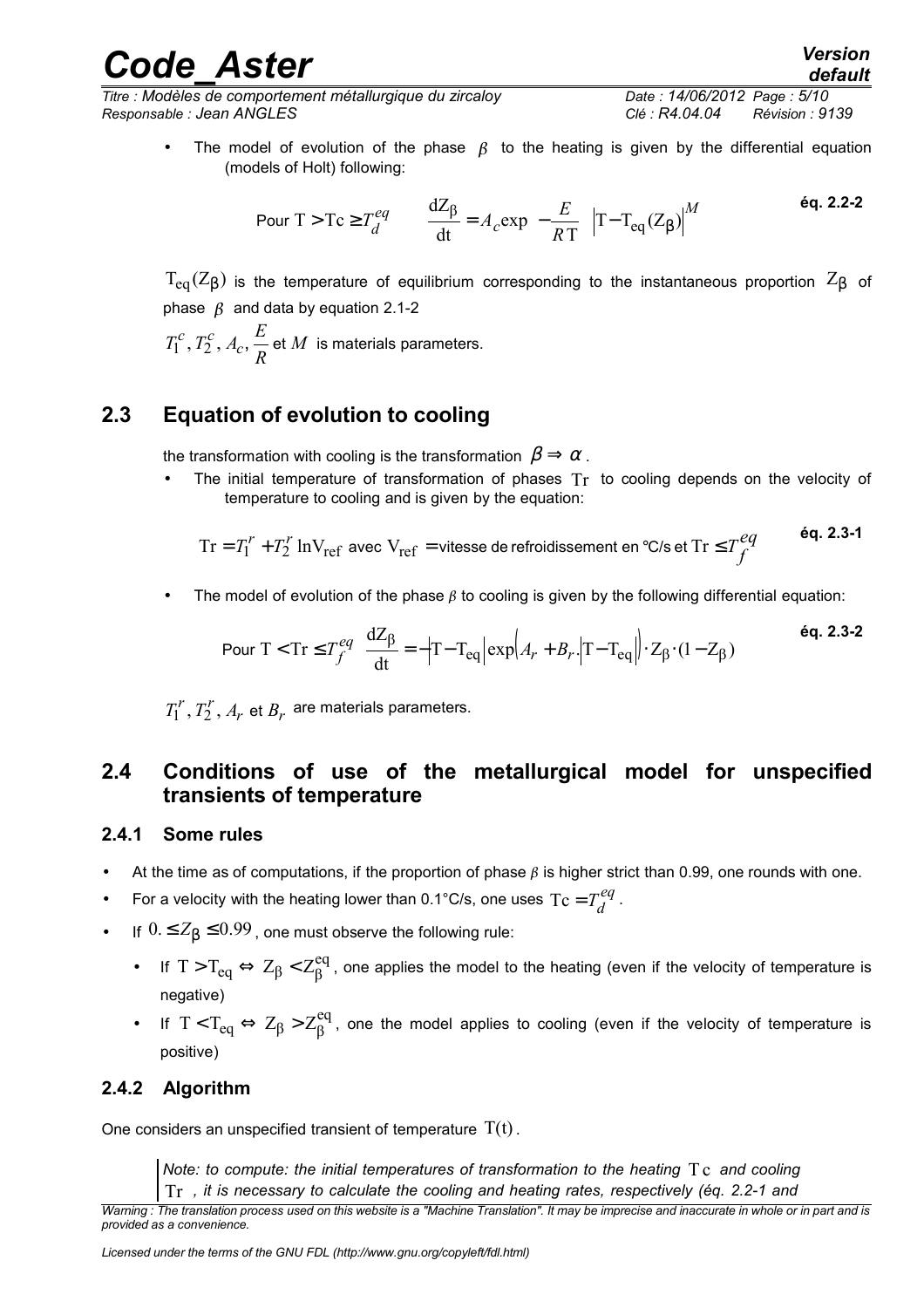*Titre : Modèles de comportement métallurgique du zircaloy Date : 14/06/2012 Page : 6/10 Responsable : Jean ANGLES Clé : R4.04.04 Révision : 9139*

*default*

*éq. 2.3-1). To calculate them, the slipping secant method is used (and not instantaneous velocity) from where stages 1 and 2 below.*

*Note: once the exceeded temperatures* Tc *threshold* Tr *or and as long as the transformation is not total (with the heating or cooling), one integrates the equations of evolution even if the temperature passes by again by the threshold.*

- **Stage 1:** Search of time  $t_d^{eq}$  (or  $t_f^{eq}$ ) corresponding to the initial temperature  $T_d^{eq}$  (or end  $T_f^{eq}$ , respectively) of transformation to the equilibrium.
	- Case where  $Z_{\beta} = 0$  initially: search for  $t_d^{eq}$
	- Case where  $Z_{\beta} = 1$  initially: search for  $t_f^{eq}$
- **Stage 2** : Search of time t c (or t r) corresponding to the initial temperature of transformation  $Tc$  (or  $Tr$ , respectively) by means of slipping secant method:
	- Case where  $Z_{\beta} = 0$  initially: search of time when the temperature  $T(t)$  exceeds Tc.
		- If  $T(t) > T_d^{eq}$ , time is incremented, one calculates Tc and one tests the following condition:

Si T(t) > Tc = 
$$
T_1^c \left( \frac{T(t) - T_d^{eq}}{t - t_d^{eq}} \right)^{T_2^c}
$$
, alors on passe à l'étape 3

- If  $T(t) \leq T_d^{eq}$  without one reaching Tc, it is then necessary to bring up to date  $t_d^{eq}$  by starting again stage 1 from current time.
- Case where  $Z_{\beta} = 1$  initially: search of the time when the temperature  $T(t)$  passes by again by Tr
	- If  $T(t) < T_f^{eq}$ , one increments time, one calculates  $Tr$  and one tests the following condition:

Si T(t) < Tr = T<sub>1</sub><sup>r</sup> + T<sub>2</sub><sup>r</sup> ln 
$$
\left( \frac{|T(t) - T_f^{eq}|}{t - t_f^{eq}} \right)
$$
, alors on passe à l'étape 3

- If  $T(t) \geq T_f^{eq}$  without one reaching  $T r$ , it is then necessary to bring up to date  $t_f^{eq}$  by starting again stage 1 from current time.
- **Stage 3:** Once Tc (or Tr) reached, one calculates step by step the evolution of the fraction of phase  $\beta$ appearing using the equation of Holt (to the heating) or of the equation to cooling following the sign of  $\rm (Z-Z_{eq})$  and this as long as the fraction of phase  $\beta$  remains lower than 0.99 and the higher than 0. and even if one passes by a peak of temperature.
- **Stage 4** : So during stage 3, the fraction of phase  $\beta$  becomes equal to 1 (or 0), one starts again stage 1 from current time.

*Warning : The translation process used on this website is a "Machine Translation". It may be imprecise and inaccurate in whole or in part and is provided as a convenience.*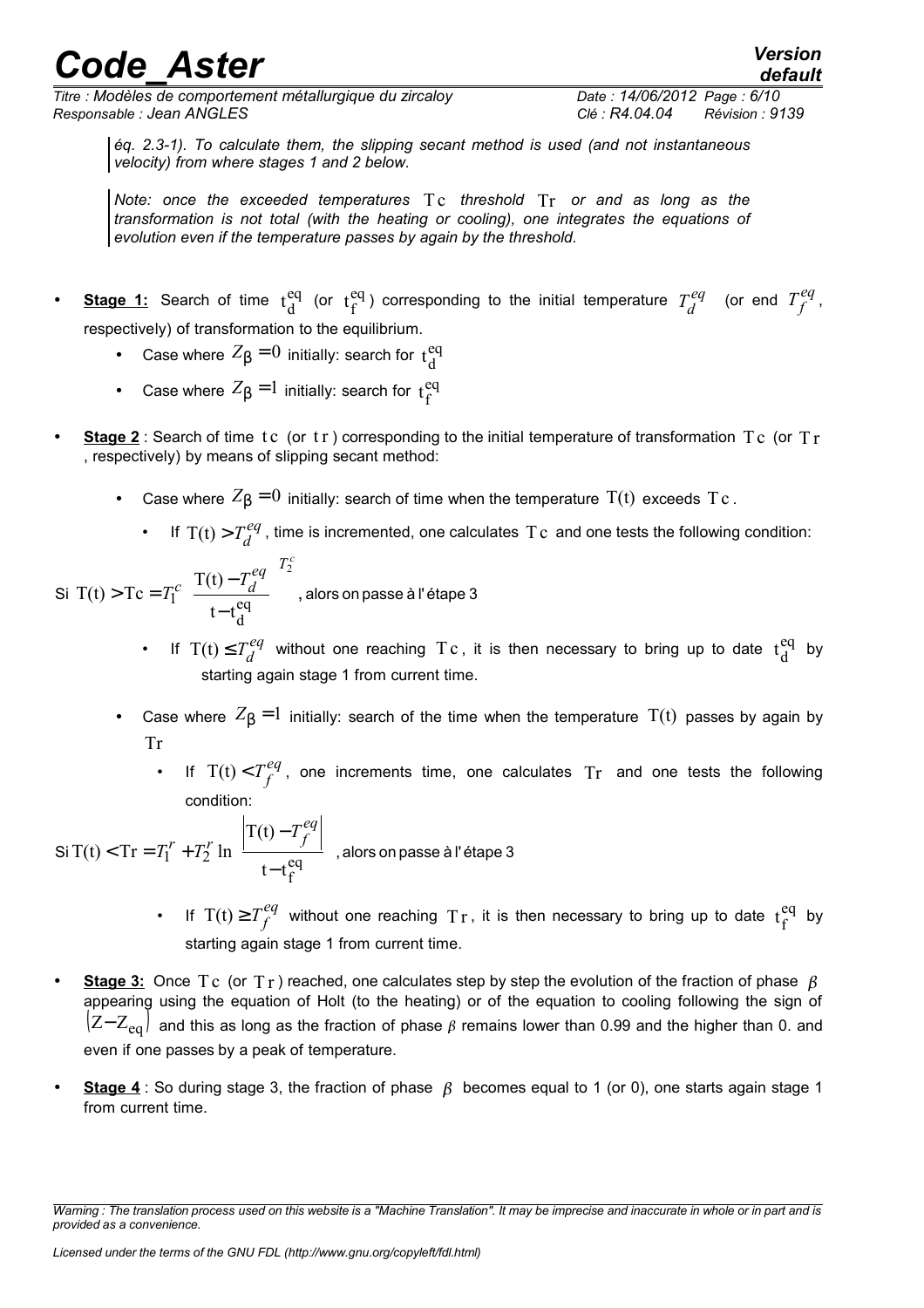*Titre : Modèles de comportement métallurgique du zircaloy Date : 14/06/2012 Page : 7/10 Responsable : Jean ANGLES Clé : R4.04.04 Révision : 9139*

## *default*

## **3 Numerical formulation**

Knowing  $(t^-,T^-,Z_B^-,t^+,T^+)$  , time less, the temperature at time less, the proportion of phase  $\,\beta\,$  at time less, time more and the temperature at time more, respectively, one seeks to determine the proportion of phase  $\beta$ at time more  $\ Z_{\beta}^+$  .

A a time more given, one seeks the solution  $Z_\beta^+$  such as  $G(Z_\beta^+)$   $=$   $0$  $\vec{\beta}\,)=0$  , equation which is solved by a method of Newton with controlled limits.

$$
Z_{\beta}^{i+1} = Z_{\beta}^{i} - \frac{G(Z_{\beta}^{i})}{G'(Z_{\beta}^{i})}
$$

the stopping criteria are given by the following condition:

Si G(
$$
Z_{\beta}^{i+1}
$$
) ≤ 10<sup>-6</sup>,  $Z_{\beta}^{i+1} = Z_{\beta}^{+}$  éq. 3-2

### **3.1 Determination of the meaning of the evolution**

to know which is the model to integrate into a given  $\;\;_t^+$  time, it is enough to make the following observations:

- If  $Z_8^- < Z_8^{\text{eq}}(T^+)$  $\beta < \angle \beta$  $\overline{\mathcal{B}} < Z^{\text{eq}}_{\text{R}}(\text{T}^+)$  and if one integrates the model into cooling, one will have obligatorily  $Z_{\rm B}^+ < Z_{\rm B}^- < Z_{\rm B}^{\rm eq}(T^+)$  $\beta$  <  $\angle$  $\beta$  <  $\angle$  $\beta$  $_{6}^{+}$   $<$   $Z_{6}^{-}$   $<$   $Z_{8}^{eq}$  $(T^{+})$ . However, this is contrary with the condition for application of the model to the cooling which supposes that  $Z_B^+ > Z^{eq}_{\text{R}}(T^+)$ β  $^{+}_{\beta}$   $>$   $Z_{\beta}^{\text{eq}}(T^{+})$  . It is thus necessary to choose the model with the heating. Same way:
- If  $Z_8^- > Z_8^{\text{eq}}(T^+)$  $\beta > L_{\beta}$  $\frac{1}{6}$  >  $Z_R^{eq}(T^+)$  and if one integrates the model into the heating, one will have obligatorily  $Z_{\rm B}^+ > Z_{\rm B}^- > Z_{\rm B}^{\rm eq}(T^+)$  $\beta > 2\beta > 2\beta$  $_{\rm B}^+$  >  $Z_{\rm B}^-$  >  $Z_{\rm B}^{\rm eq}(T^+)$ . However, this is contrary with the condition for application of the model to the heating which supposes that  $Z_{\rm B}^+<$   $Z_{\rm R}^{\rm eq}({\rm T}^+)$ β  $\frac{1}{\beta} < Z_{\beta}^{\text{eq}}(T^+)$  . It is thus necessary to choose the model with cooling.

### **3.2 Integration of the equations**

• Models with the heating : the solution is such as  $Z_{\rm B}^- \leq Z_{\rm B}^+ < Z_{\rm B}^{\rm eq}(\rm T^+)$  $\beta \leq \angle \beta \leq \angle \beta$  $\overline{\beta} \leq Z_{\beta}^{+} < Z_{\beta}^{eq}(T^{+})$  . The function  $G^{c}(Z_{\beta})$  $\rm ^c (Z_{{}_R})$  and its derivative are given by:

$$
G^{c}(Z_{\beta}) = Z_{\beta} - Z_{\beta} - \Delta t.A_{c} \exp\left(-\frac{E}{RT}\right) |T - T_{eq}|^{M}
$$
 6q. 3.2-1

$$
G^{\prime c}(Z_{\beta}) = 1 + M\Delta t.A_c \exp\left(-\frac{E}{RT}\right) |T - T_{eq}|^{M-1}.T'_{eq}
$$

*Warning : The translation process used on this website is a "Machine Translation". It may be imprecise and inaccurate in whole or in part and is provided as a convenience.*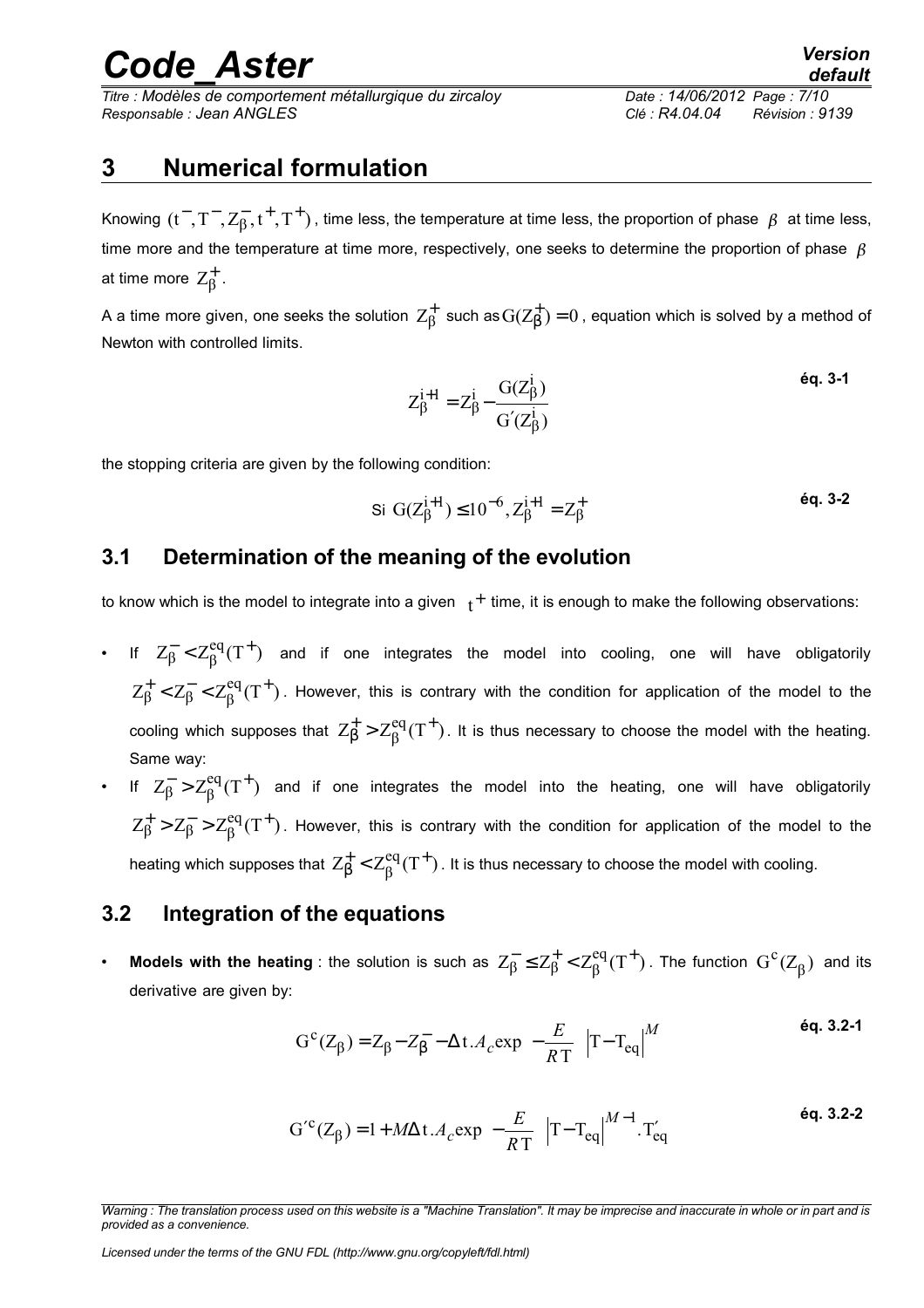*Titre : Modèles de comportement métallurgique du zircaloy Date : 14/06/2012 Page : 8/10 Responsable : Jean ANGLES Clé : R4.04.04 Révision : 9139*

### • Models with cooling : the solution is such as  $Z_{\beta}^{\text{eq}}(T^+)$   $<$   $Z_{\beta}^+\leq Z_{\beta}^ Z_\beta^{\mathrm{eq}}(T^+)$ < $Z_\beta^+\leq Z_\beta^-$ . The function  $\ G^{\mathrm{r}}(Z_\beta)$  $\binom{r}{Z_{\scriptscriptstyle\text{R}}}$  and its derivative are given by:

$$
G^{r}(Z_{\beta}) = Z_{\beta} - Z_{\beta}^{-} + \Delta t \cdot |T - T_{eq}| \exp\left(A_r + B_r \cdot |T - T_{eq}|\right) Z_{\beta} \cdot [1 - Z_{\beta}]
$$
 6q. 3.2-3

$$
G^{\prime r}(Z_{\beta}) = 1 + \Delta t \cdot \left| T - T_{eq} \right| \exp \left( A_r + B_r \cdot \left| T - T_{eq} \right| \right) \left[ 1 - 2 \cdot Z_{\beta} \right] \tag{6q. 3.2-4}
$$

$$
- \Delta t \cdot \text{sig}(T - T_{eq}) T_{eq}^{\prime} \exp \left( A_r + B_r \cdot \left| T - T_{eq} \right| \right) Z_{\beta} \cdot (1 - Z_{\beta}) \left[ 1 + B_r \left| T - T_{eq} \right| \right]
$$

With

$$
\begin{cases}\n\text{Si } Z_{\beta} = 0, & \text{T}'^{\text{eq}} = 1000 \\
\text{Si } 0 < Z_{\beta} \le 0.99, & \text{T}'^{\text{eq}} = \frac{1}{Kn} \left[ \log \left( \frac{1}{1 - Z_{\beta}} \right) \right]^{\frac{1}{n} - 1} \cdot \frac{1}{(1 - Z_{\beta})} \\
\text{Si } 0.99 < Z_{\beta} \le 1, & \text{T}'^{\text{eq}} = \text{T}'^{\text{eq}}(0.99)\n\end{cases}
$$
\n6q. 3.2-5



*default*

*Warning : The translation process used on this website is a "Machine Translation". It may be imprecise and inaccurate in whole or in part and is provided as a convenience.*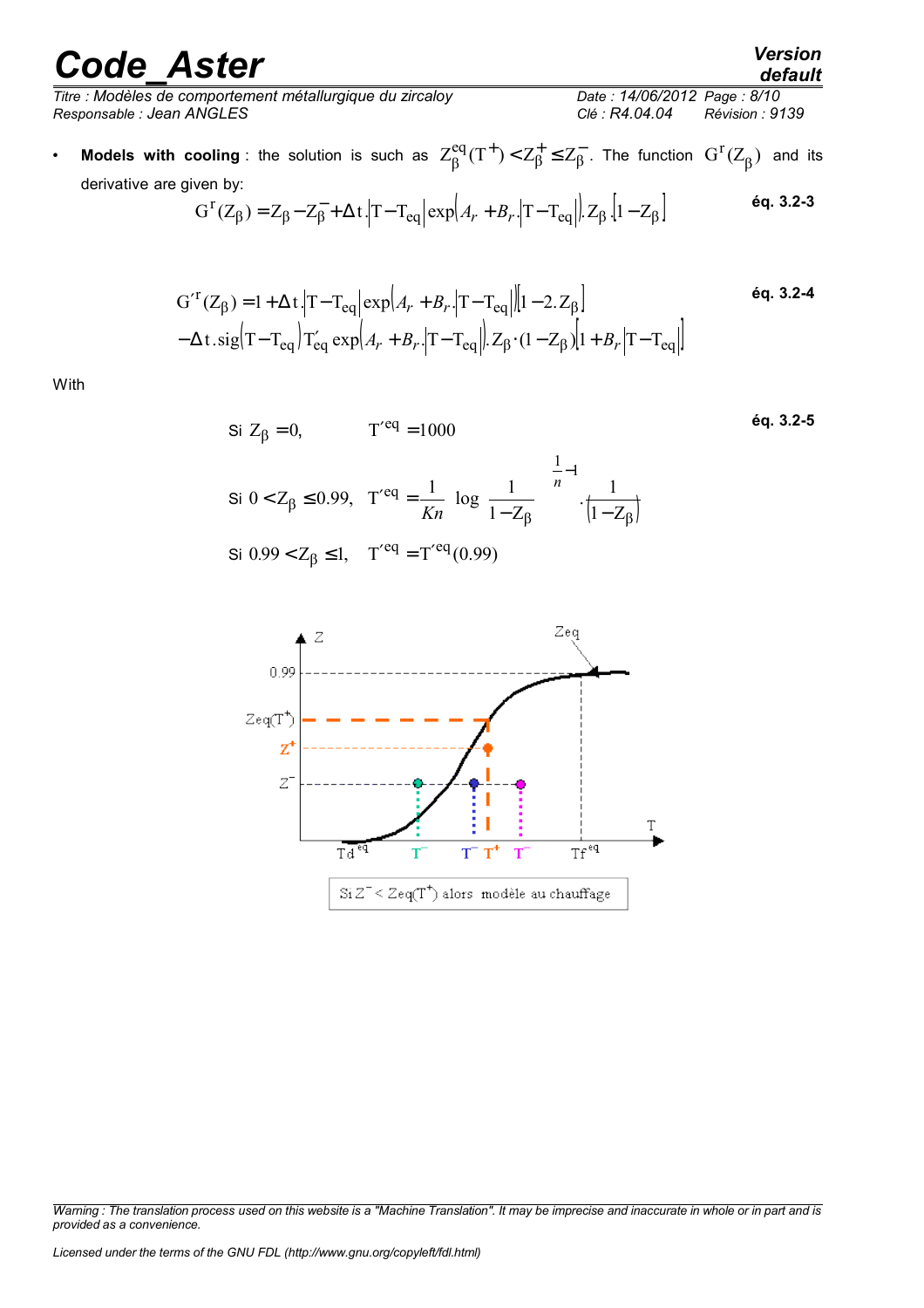*Titre : Modèles de comportement métallurgique du zircaloy Date : 14/06/2012 Page : 9/10 Responsable : Jean ANGLES Clé : R4.04.04 Révision : 9139*

## **4 Models ZIRC in** *Code\_Aster*

### **4.1 Local variables**

the local variables of behavior model "ZIRC" are:

- $\text{V1: } \text{Z}_{\alpha 1}$  proportion of the phase alpha1,
- $\text{V2: } \text{Z}_{\alpha 2}$  proportion of the phase alpha2,
- V3: TP, temperature with the nodes,
- $\mathbb{V}^{4}:$   $\mathfrak{t}_{\mathrm{d}}^{\mathrm{eq}}$  or  $\mathfrak{t}_{\mathrm{f}}^{\mathrm{eq}}$  corresponding with  $T_{d}^{eq}$  or  $T_{f}^{eq}$ , respectively.

The proportion of the phases  $\alpha$  and  $\beta$  is given by:  $Z_\alpha$   $=$   $Z_{\alpha 1}$  +  $Z_{\alpha 2}$  et  $Z_\beta$   $=$   $1$   $Z_\alpha$  with the following relations:



In the long term, the variables  $\forall 1$  and  $\forall 2$  will disappear to store only  $Z_\alpha$  in  $\forall 1$ .

**Note:** one considers for materials parameters mechanical model, 3 different phases:  $\alpha$ ,  $\alpha\beta$  and  $\beta$ , this is why two phases  $V1$  and  $V2$  are stored. However the relations above are not adapted.

In the model mechanical META\_LEMA\_ANI, the following relations are considered:

- Si  $0 \leq Z_{\alpha} \leq 0.01,$  on prend les données mécaniques de la phase  $\beta$
- Si  $0.01 \le Z_\alpha \le 0.1$ , on prend les données mécaniques de la phase β et αβ
- Si  $0.1 \leq Z_\alpha \leq 0.9$ , on prend les données mécaniques de la phase  $\alpha \beta$
- $6.9 \leq Z_{\alpha} \leq 0.99$ , on prend les données mécaniques de la phase α et αβ
- $\text{Si } 0.99 \leq Z_{\alpha} \leq 1$ , on prend les données mécaniques de la phase  $\alpha$

### **4.2 Use of the model**

to activate this model, it is enough to inform in command CALC\_META, under the key word COMP INCR, relation "ZIRC" (COMP INCR= F (RELATION=' ZIRC')).

Materials parameters are well informed under factor key word the META ZIRC of DEFI\_MATERIAU.

•

*Warning : The translation process used on this website is a "Machine Translation". It may be imprecise and inaccurate in whole or in part and is provided as a convenience.*